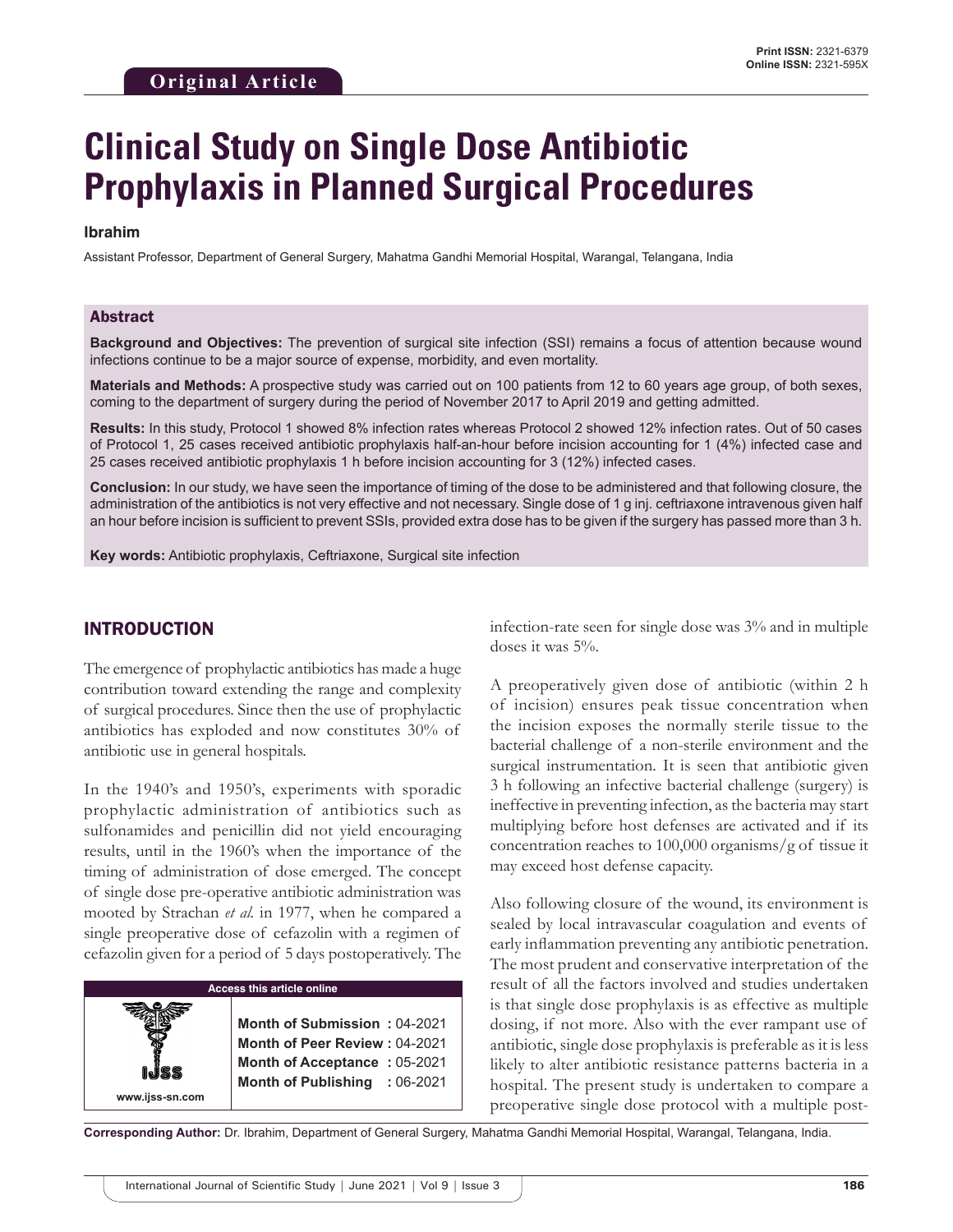operative doses in prevention of post-operative wound infections.

## **Aims and Objectives**

The objectives are as follows:

To obtain precise information on the optimal time window for surgical antimicrobial prophylaxis

Comparing single dose intravenous (IV) ceftriaxone preoperatively versus 5 days ceftriaxone IV for prophylaxis postoperatively.[1-4]

# MATERIALS AND METHODS

## **Source of Data**

The study was conducted in MGM Hospital, Warangal during the period from November 2017 to April 2019. All the patients in our study were treated in general surgical ward of our hospital. The study involved 100 patients who underwent various surgical procedures. All the surgeries performed were elective cases and all patients subjected to this study were having normal general workup. All the patients were studied from the time of their admission till they were discharged and followed up to 3 weeks postoperatively. Details of the individual cases were maintained in the pro forma.

## **Inclusion Criteria**

Elective surgical procedures in clean and clean-contaminated cases were included in the study. Age groups between 12 years and 60 years were included in the study. Both sexes Getting admitted in MGM Hospital were included in the study.

## **Exclusion Criteria**

Age <12years and more than 60years, Immunocompromised patients, Surgeries exceeding 3 h of duration, Any history of diabetes mellitus (DM), hypertension (HTN), tuberculosis (TB), or other chronic illness, and use of prosthetic materials were excluded from the study.

A detailed history was ascertained and entered in the pro forma. A detailed previous history was recorded. History of intake of any drugs, antibiotics, and any history of the previous hospitalization, associated illness, and habits and diet were recorded in detail. Significant family history was also recorded.

General physical examination was carried out in detail, considering features suggestive of anemia and jaundice. Any sites of focal infection were also looked for. Examination of the other systems and of the part concerned was done in detail.

Routine laboratory work up was carried out preoperatively of all the patients. Culture swabs were taken on the  $3<sup>rd</sup>$  postoperative day, and the postoperative day, the 5<sup>th</sup> post-operative day, and the <sup>7th</sup> postoperative day, if the wound was showing purulent discharge or any other signs of infection. Antibiotics were continued if the wound showed signs of infection and the cases were followed up and further swab was taken for culture.

Protocol 1 group of patients received a single dose of 1 g ceftriaxone IV on table at the time of induction of anesthesia and no IV antibiotics were given for 24 h after surgery. Further, half of these patients received dose halfan-hour before incision and the other half received dose 1 h before incision.

Protocol 2 group of patients received no antibiotics preoperatively but received 1 g ceftriaxone IV at 12<sup>th</sup> h intervals after surgery for a minimum of 5 days. All the patients were watched closely in the post-operative period. Temperature was recorded 6<sup>th</sup> h. Postoperatively, pain whether decreasing or not was noted.

Dressings were inspected daily. Routinely dressing was changed on the 3rd post-operative day and the wound was inspected. Dressings which showed soakage or if there were signs of infection, were changed as and when needed. Wounds which showed minimum serous discharge were regularly dressed. Patients were advised to follow-up. The wounds which showed purulent discharge were dressed regularly and appropriate antibiotics were given.

Routine follow-up was done in all the cases. During followup, the following points were assessed

- 1. History of taking antibiotics after the discharge
- 2. Wound was inspected
- 3. Any sites of infections were noted
- 4. Routine general and systemic examination were carried out.

# RESULTS

The following data were analyzed in the study of 100 patients, 50 cases of these were given a single preoperative dose and 50 cases were given 1 g ceftriaxone IV at  $12<sup>th</sup>$  h intervals after surgery for a minimum of 5 days.

In this study, majority of the cases fall into age group of 21–30 years. About 65% of the cases fall between 21 and 40 years. The youngest patient was of 12 years of age and the oldest patient was of 58 years of age.

There was increase in duration of stay in the wound infected cases. The maximum stay of 14 days was noted and a minimum stay of 6 days was noted in this study. The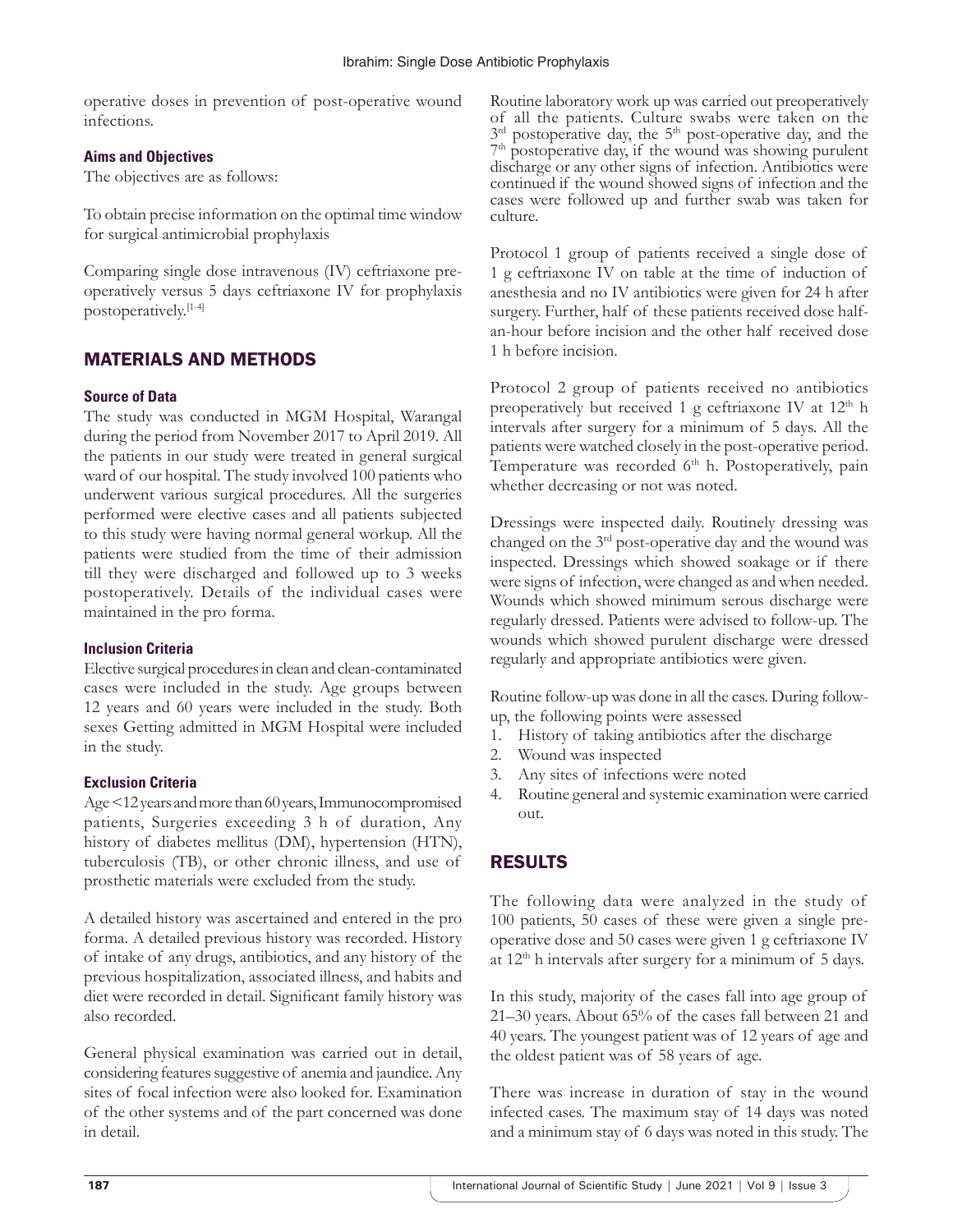average number of days was 8.8 days for wound infected cases, was as it was 3.35 days for non-infected cases.

All the surgeries in this study were belonging to clean and clean contaminated groups. The most common procedure done was herniorrhaphy. All these surgeries were done in the regular setup, the duration was noted and the order of the cases in OT was recorded.

In this study of 100 cases, ten cases showed surgical site infections (SSIs). The organisms encountered were *E. coli* (4 cases), *S. aureus* (3 cases), *Pseudomonas* (2 cases), and *Klebsiella* (1 case). The 2nd swab was taken following regular dressing on 5<sup>th</sup> day from the wound. These cases required further antibiotic coverage and follow-up. The subsequent  $3<sup>rd</sup>$  swab showed no growth.

In this study, 50 patients were given single preoperative dose of 1 g inj. Ceftriaxone. In these 50 cases, 25 cases were given injection half-an-hour before incision and 25 cases were given injection 1 h before incision, accounting for 1 and 3 SSI cases, respectively. The overall wound infection rate in Protocol I group was 8%.

Out of 100 cases studied, only ten cases showed SSIs accounting for 10% SSI rate. Protocol 1 group showed 4 SSI cases (8%) and Protocol 2 group showed 6 SSI cases (12%) [Tables 1-4].

## **DISCUSSION**

This study was conducted on 100 patients undergoing elective surgeries in the department of General surgery in MGM Hospital, Warangal from November 2017 to April 2019. The observations made have been discussed and the results are being compared to with other studies.

Out of the 100 cases studied, ten cases had SSI with an overall incidence of 10% infection rate. Mead *et al*., Rajkumar *et al*., Devenish and Miles, Singh *et al*., Shrivatsava, Agarwal, and Patel had made similar observations to whom our present study was compared.

The scientific use of prophylactic antibiotic was laid by Miles and Burke in late 1950s when they were able to show that infection could be prevented only when antibiotics were given before at the time of infectious challenge. Following incision, the normally sterile tissue is exposed to a non-sterile environment and if the bacterial load exceeds the host defense capacity, the infection ensues. This bacterial load can be reduced by techniques of asepsis.

Following closure of the wound, its environment is sealed by local intravascular coagulation and the events

#### **Table 1: Age incidence**

| Age group (years) | <b>Total number of cases</b> | <b>Infected cases</b> |  |
|-------------------|------------------------------|-----------------------|--|
| $12 - 20$         | 23                           | 01                    |  |
| $21 - 30$         | 41                           | 04                    |  |
| $31 - 40$         | 24                           | 05                    |  |
| $41 - 50$         | 09                           | $00\,$                |  |
| $51 - 60$         | 03                           | 00                    |  |
| Total             | 100                          | 10                    |  |

#### **Table 2: Sex incidence**

|        | <b>Infected</b> | <b>Total no.of Cases</b> | Percentage |
|--------|-----------------|--------------------------|------------|
| Male   | 04              | 55                       | 7 27       |
| Female | 06              | 45                       | 13.33      |
| Total  | 10              | 100                      | 10         |

#### **Table 3: Duration of stay**

|                       | <b>Maximum</b><br><b>Stat (Days)</b> | <b>Minimum</b><br>(Days) | Average<br>(Days) |
|-----------------------|--------------------------------------|--------------------------|-------------------|
| <b>Infected Cases</b> | 14                                   | 6                        | 8.8               |
| Non-Infected Cases    |                                      |                          | 3.35              |
| <b>Total Cases</b>    | 14                                   |                          | 39                |

## **Table 4: Culture report**

|                       | 1 <sup>st</sup> Swab | $2nd$ Swab | 3rd Swab |
|-----------------------|----------------------|------------|----------|
| <b>Total Cases</b>    | 10                   | 10         | 10       |
| Klebsiella            |                      |            |          |
| Staphylococcus aureus | 3                    |            |          |
| Pseudomonas           |                      |            |          |
| Escherichia coli      |                      |            |          |

of early inflammation which initiate wound healing. This may explain the ineffectiveness of the post-operative antibiotic administration to prevent wound infection. Antibiotic administered preoperatively diffuse into the peripheral compartment (wound fluid). This prevents the contamination with invading bacteria on exposure to the environment and surgical instrumentation.

Successful prophylaxis requires the tissue concentrations of antibiotics to be at peak levels at the time of incision and the effective concentrations to be maintained till closure.

This study comparing the single preoperative dose of cefazolin with a regimen of cefazolin given for a period of 5 days after operation showed the infection rate of 3% and 5%, respectively.

In this study, Protocol 1 showed 8% infection rates whereas Protocol 2 showed 12% infection rates. Out of 50 cases of protocol 1, 25 cases received antibiotic prophylaxis halfan-hour incision accounting for 1 (4%) infected case and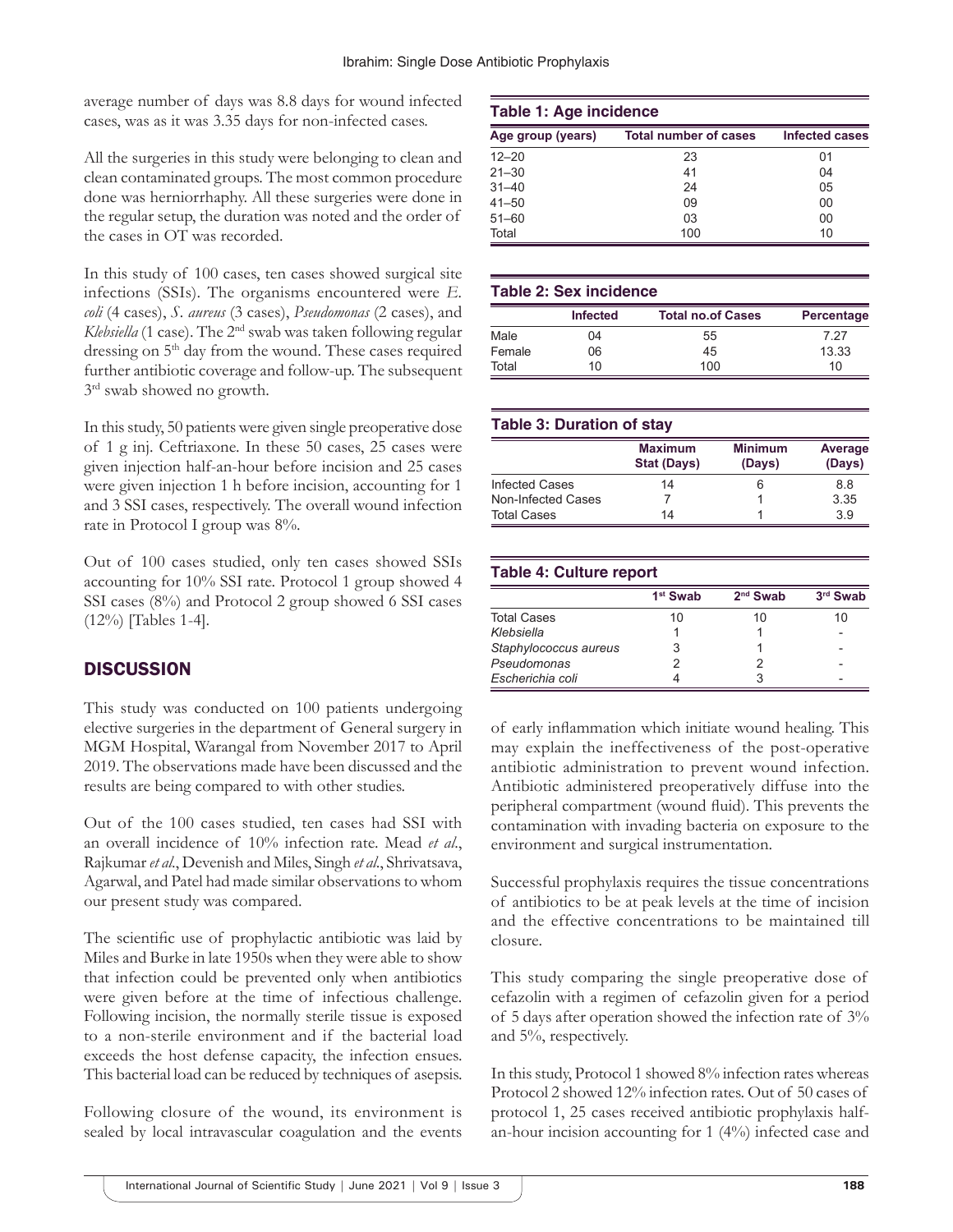25 cases received antibiotic prophylaxis 1 h before incision accounting for 3 (12%) infected cases.

All the above studies interpret that single dose prophylaxis is as effective as or even more effective than multiple dosing and is preferable as it is less likely to alter antibiotic patterns of bacteria in the hospital. In this study of 100 patients, 50 patients were given a single dose prophylaxis of 1 g inj. Ceftriaxone IV at the time of induction on table and the other 50 patients received no antibiotics preoperatively but received 1 g inj. Ceftriaxone IV at 12<sup>th</sup> h intervals. There was overall infection of 10%. All SSIs were of superficial and deep incisional type. None of them developed organ/ space SSIs.

In this study, majority of the cases fall into age group of 21–30 years. About 65% of the cases fall between 21 and 40 years. Out of ten infected cases, nine belonged to the age group of 21–40 years.

Out of 55 male patients, four patients were showing wound infection. Out of 45 female patients, six patients were showing wound infection. Although no much statistical significance was observed in the study, female showed increased incidence of SSIs.

There was increase in duration of stay in the wound infected cases. The maximum stay of 14 days was noted and a minimum stay of 6 days was noted in this study. The average number of days was 8.8 days for wound infected cases, was as it was 3.35 days for noninfected cases. SSIs lead to significant prolongation of hospital stay. Among the infected cases, majority were herniorrhaphy (4 cases) followed by appendicectomy (2 cases), cholecystectomy (2 cases), and anatomical repair (2 cases). All the infected wounds were followed up and swabs were taken on postoperative day 3. Out of the two infected appendicectomy cases, one received antibiotic 1 h before surgery while the other after the surgery.

Out of the two infected cholecystectomy cases, one received antibiotic half an hour before while the other after the surgery. Out of the four infected cholecystectomy cases, one received antibiotic 1 h before surgery while the rest after the surgery.

Out of the two infected anatomical repair cases, one received antibiotic 1 h before surgery while the other after the surgery.

The most common isolate from the SSI site was *E. coli* (4 cases), then followed by *S. aureus* (3 cases), *Pseudomonas* (2 case), and *Klebsiella* (1 case). All these were sensitive to the prophylactic antibiotic that was used.

Prophylactic antibiotics have been recommended by many research workers. This is achieved by giving broad spectrum intravenous antibiotics preoperatively and peak serum and tissue concentration is achieved within 20 min.

A recent systematic review by Kelley *et al*. concluded that antibiotic prophylaxis administered before the incision decreased the likelihood of neonatal infection. Postoperative wound infection can be reduced by taking measures such as pre-operative baths, changing clothes before the shifting the patient to operation theater, and disposables gowns. Post-operative wound infection can be superficial or deep; superficial occurring above the fascia and deep occurring below the fascia.

Post-operative superficial wound infection was 6.5% in a study by Nisa *et al*. while in our study superficial infection rate was 8% in both groups which is comparable to our study. The slight increase rate in our study can be due to poor hygiene and nutritional practices in our community.

In a study by Amenu *et al*., wound infection rate was higher than our study because they included patients who presented with prolong rupture of membranes and underwent emergency cesarean section. Similarly, a study by Satyanarayana *et al*. had high prevalence of wound infection as compared to our study as they have included emergency cesarean sections as well.<sup>[5-7]</sup>

# **CONCLUSION**

Clean surgeries constitute more than three fourth of all surgical procedures, irrespective of the surgical discipline. Infection rates in this group of surgeries are a valid pointer to adoption of aseptic principles in the institution, meticulousness of surgery, and efficient care (both preoperative and post-operative) offered to patients in the institution.

There is substantial published evidence demonstrating that antimicrobial prophylaxis after wound closure is unnecessary. Prolonged use of prophylactic antibiotics is associated with emergence of resistant bacterial strains. In view of testing this hypothesis, this retrospective study was conducted.

This retrospective study conducted with 100 patients has shown comparable infection rates in both the groups receiving antibiotic before and after the surgery. Within the group comparison in pre-operative group, with antibiotic given half an hour and 1 h before surgery, showed no significant difference in infection rate.